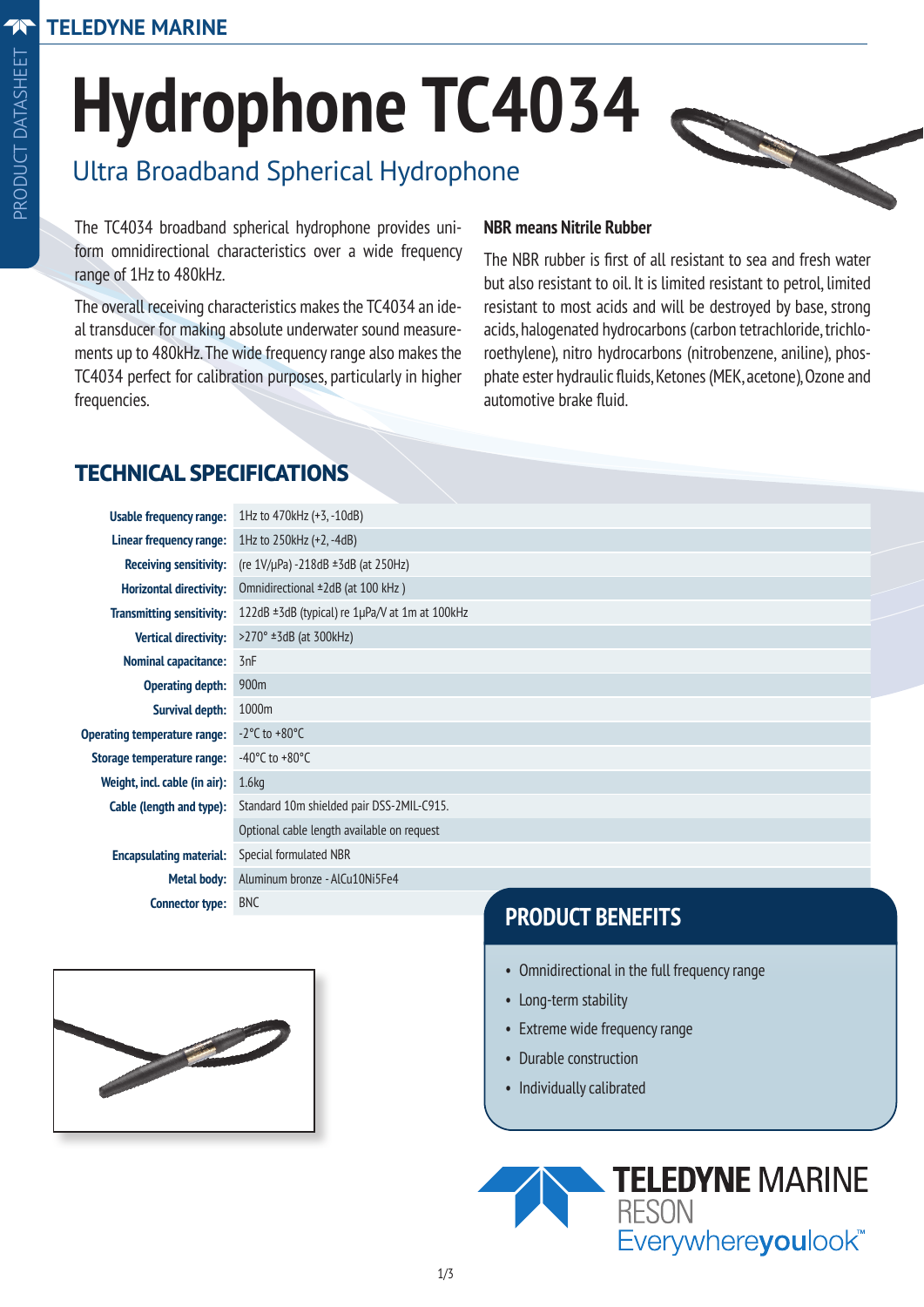# **Hydrophone TC4034**

## **Ultra Broadband Spherical Hydrophone**

#### **Documentation:**

Vertical directivity: Receiving sensitivity: Transmitting sensitivity: At 100, 200, 300kHz 5kHz to 500kHz 5kHz to 500kHz

Horizontal directivity: Impedance: At 100, 200, 300kHz 5kHz to 500kHz

Horizontal directivity pattern



Receiving Sensitivity [dB re 1V/µPa @ 1m]